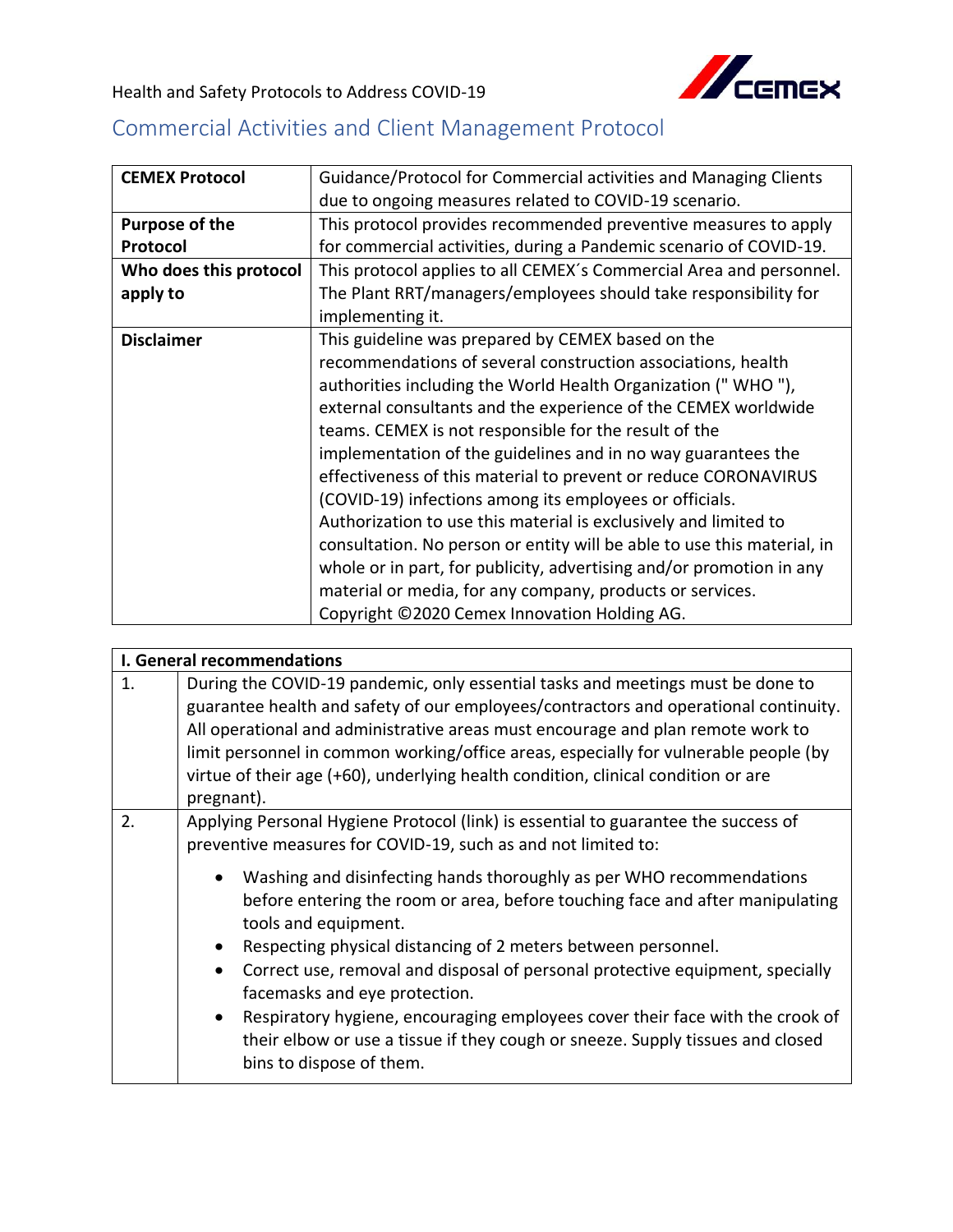

| I. General recommendations |                                                                                      |  |
|----------------------------|--------------------------------------------------------------------------------------|--|
| 3.                         | Consider all office tools and equipment handled in your workstation/desk as personal |  |
|                            | items, for your own personal use. Do not borrow or lend utensils such as phones,     |  |
|                            | pens, office equipment. Limit the exchange of documents to a minimum necessary.      |  |
|                            | Use electronic devices, photographs and applications as the best means of            |  |
|                            | communication.                                                                       |  |

|    | II. Commercial representatives/personnel                                                 |  |
|----|------------------------------------------------------------------------------------------|--|
| 1. | Remain in close contact with your customers by remote means of communication,            |  |
|    | phone calls, videoconference meetings, e-mail and text messaging. Avoid personal         |  |
|    | meetings during COVID-19 pandemic.                                                       |  |
| 2. | In case presential meeting is required, prior to the meeting and if possible, ask and/or |  |
|    | investigate if the person you will be meeting:                                           |  |
|    | Has any flu-related symptom,                                                             |  |
|    | Has been in contact with a confirmed COVID-19 positive or                                |  |
|    | Recently visited highly infected areas.<br>$\bullet$                                     |  |
|    | In case any of the answers is positive, avoid personal encounter until verifying it is   |  |
|    | safe to meet, due to self-imposed quarantine or when flu-like symptoms disappear.        |  |
| 3. | After verifying health related information, make sure the meeting will be held with      |  |
|    | the minimum of attendees required, considering physical distance recommendation          |  |
|    | of 2-meter separation and always in an open space or areas with natural ventilation.     |  |
| 4. | If the recommended physical distancing is not possible, all attendees should wear        |  |
|    | facemask, covering mouth and nose and not touching any surface or face, without          |  |
|    | disinfecting previously by washing hands or applying alcohol-based gel.                  |  |
| 5. | Avoid greetings with skin contact such as handshakes, hugs, etc. Have the initiative of  |  |
|    | breaking the ice with gestures and kind words from a distance, reminding the current     |  |
|    | preventive measures to prevent them and you of possible contagion.                       |  |
|    |                                                                                          |  |
| 6. | At arrival and after concluding a meeting, always wash your hands thoroughly, as         |  |
|    | established in protocol and/or apply alcohol-based gel.                                  |  |
| 7. | Promote electronic transactions and documents. In case an exchange of document or        |  |
|    | check is required, follow these procedures:                                              |  |
|    | Ask the content to be placed in a closed envelope, prior receiving a picture or          |  |
|    | scanned document of the content.                                                         |  |
|    | Always carry envelopes, folders or plastic bags to be prepared if customer has           |  |
|    | not followed the advice.                                                                 |  |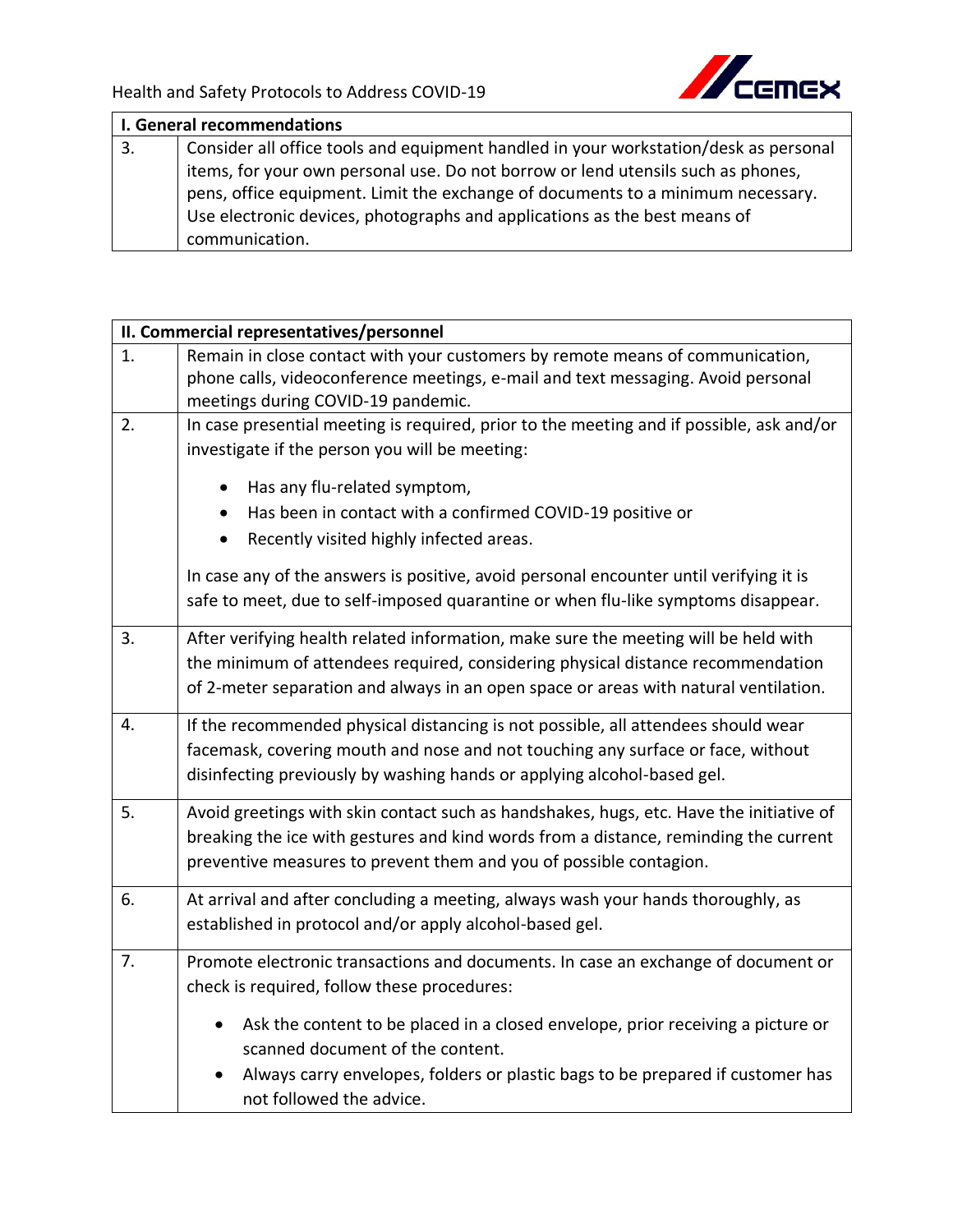

|     | II. Commercial representatives/personnel                                                                                                                                                                   |  |  |
|-----|------------------------------------------------------------------------------------------------------------------------------------------------------------------------------------------------------------|--|--|
|     | Place packages, documents or papers in a plastic container or box inside your<br>$\bullet$<br>vehicle.<br>Disinfect container properly after processing the documentation and/or<br>$\bullet$              |  |  |
|     | properly dispose envelopes and cardboard boxes or plastic bags.                                                                                                                                            |  |  |
|     | Always wash your hands or disinfect them with alcohol-based gel after manipulating<br>or touching documents, doorknobs, chairs, desks or any other device in customers<br>premises.                        |  |  |
| 8.  | It is recommended to always wear uniform and have a second garment underneath<br>your shirt, to remove uniform before entering your vehicle after visiting your<br>customer.                               |  |  |
| 9.  | Always use a hands-free device to attend cellphone calls, to avoid contact of your<br>cellphone with your face. Frequently disinfect your cellphone and protective case with<br>an alcohol-based solution. |  |  |
| 10. | Frequently clean and disinfect your vehicle, specially parts of frequent hand contact,<br>such as seat, door handles, steering wheel, shifting gear and control panel.                                     |  |  |
| 11. | Do not offer rides or accept any additional passengers in your vehicle.                                                                                                                                    |  |  |

|                | III. Customer meeting in CEMEX premises                                                                                           |  |
|----------------|-----------------------------------------------------------------------------------------------------------------------------------|--|
| $\mathbf{1}$ . | Always evaluate if the reason for visiting/meeting is urgent and important in order to                                            |  |
|                | proceed. If the visit must take place, the following measures should be followed to                                               |  |
|                | prevent COVID19 contagion.                                                                                                        |  |
| 2.             | Wherever possible the person visiting the site should travel alone using their own                                                |  |
|                | transport.                                                                                                                        |  |
| 3.             | Inform your customer of our internal protocols to access our premises.                                                            |  |
|                | The reception area or Security staff will screen people for COVID-19 related disease                                              |  |
|                | symptoms based on a visual inspection, screening equipment and/or questionnaire.                                                  |  |
|                |                                                                                                                                   |  |
|                | Anyone who meets one of the following criteria should not enter the facilities:                                                   |  |
|                | If the following symptoms are present: Fever (higher than $37.3$ °C) and/or any<br>of these symptoms: cough, shortness of breath. |  |
|                | Is a vulnerable person (by virtue of age (+60), underlying health condition or<br>pregnant)                                       |  |
|                | If any individual at reception area or anywhere in the workplace has fever or                                                     |  |
|                | respiratory symptoms or any two other symptoms on the previous checklist, then                                                    |  |
|                | s/he should be instructed to wear a mask immediately and will be asked to return                                                  |  |
|                | when they are healthy.                                                                                                            |  |